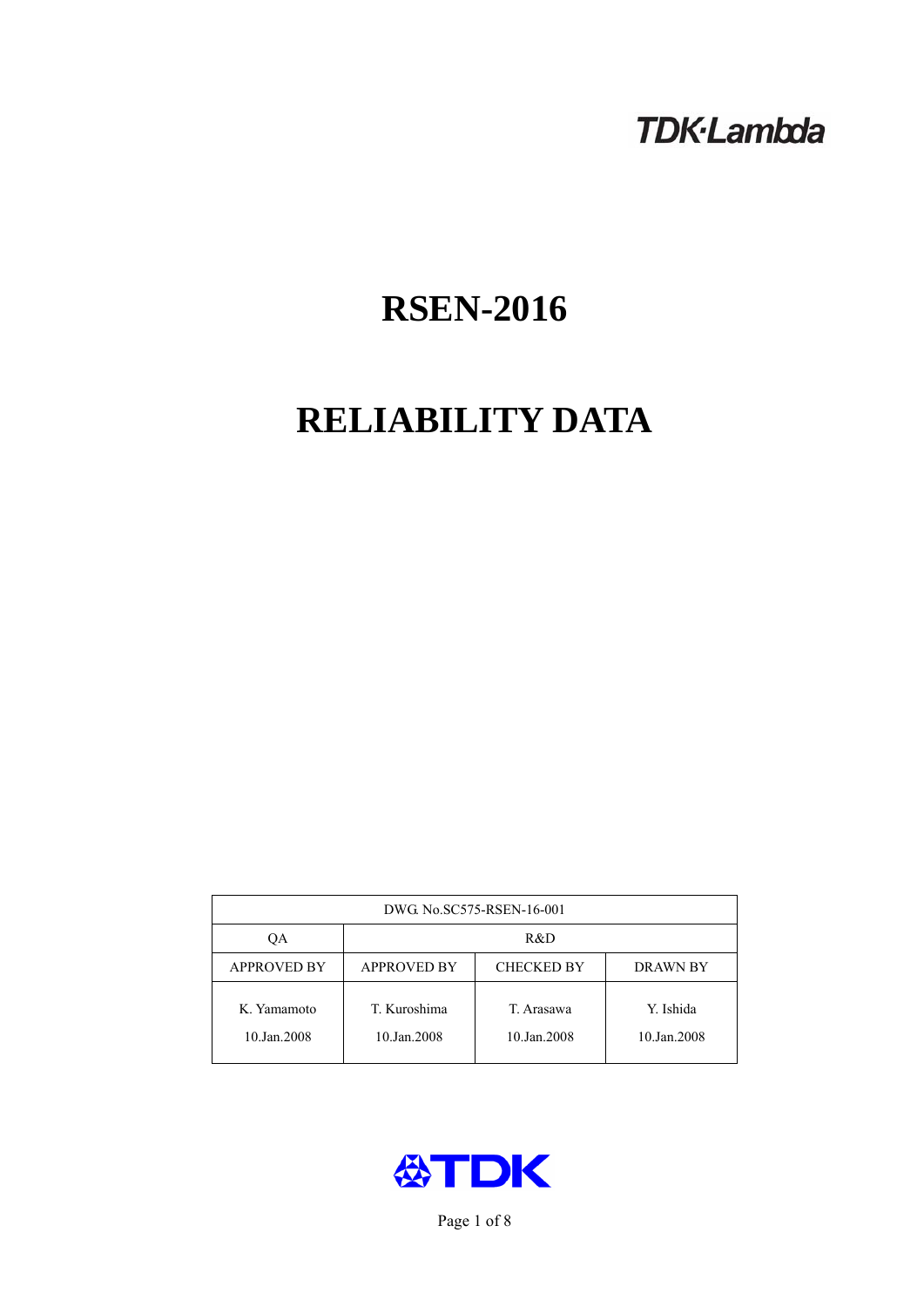#### **RSEN-2016**

## **I N D E X**

|                                     | Page   |
|-------------------------------------|--------|
| 1. Calculated Values of MTBF        | Page-3 |
| 2. Vibration Test                   | Page-4 |
| 3. Heat Cycle Test                  | Page-5 |
| 4. Humidity Test                    | Page-6 |
| 5. High Temperature Resistance Test | Page-7 |
| 6. Low Temperature Storage Test     | Page-8 |

The following data are typical values. As all units have nearly the same characteristics, the data to be considered as ability values.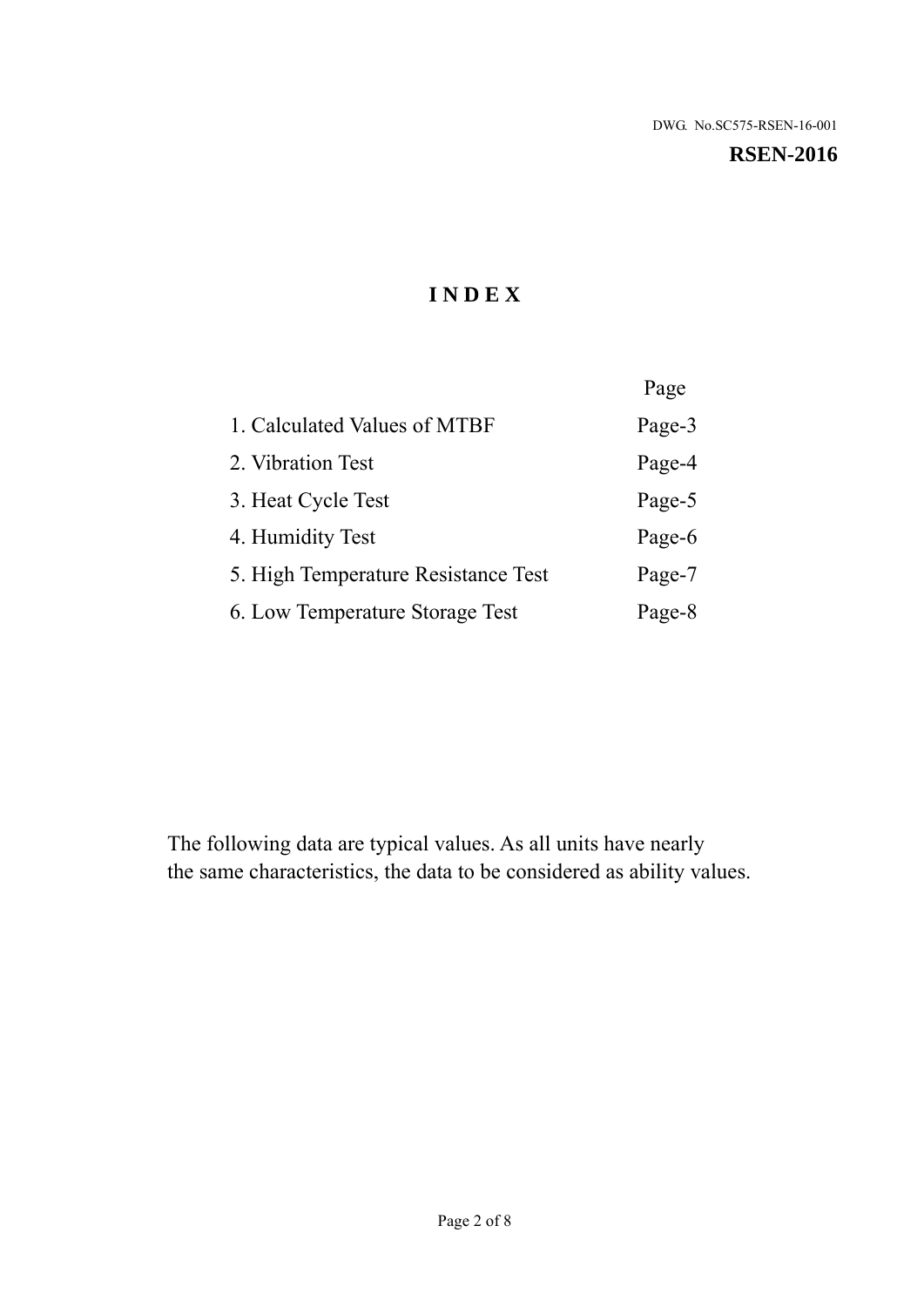#### **RSEN-2016**

1. Calculated values of MTBF

MODEL : RSEN-2016

(1) Calculating Method

 Calculated based on parts stress reliability projection of MIL-HDBK-217F NOTICE2.

Individual failure rates  $\lambda$  G is given to each part and MTBF is calculated by the count of each part.

$$
MTBF = \frac{1}{\lambda_{\text{equip}}} = \frac{1}{\sum_{i=1}^{n} N_i (\lambda_G \pi_Q)_i} \times 10^6 \text{ (hours)}
$$

| $\lambda$ equip | : Total equipment failure rate (Failure $/ 10^6$ Hours)                   |
|-----------------|---------------------------------------------------------------------------|
| $\lambda$ G     | : Generic failure rate for the $\hbar$ generic part                       |
|                 | (Failure/ $10^6$ Hours)                                                   |
| Ni              | : Quantity of <i>i</i> th generic part                                    |
| N               | : Number of different generic part categories                             |
| $\pi$ Q         | : Generic quality factor for the <i>i</i> th generic part ( $\pi Q = 1$ ) |

- (2) MTBF Values
	- GF : Ground, Fixed

 $MTBF = 6,914,673$  (Hours)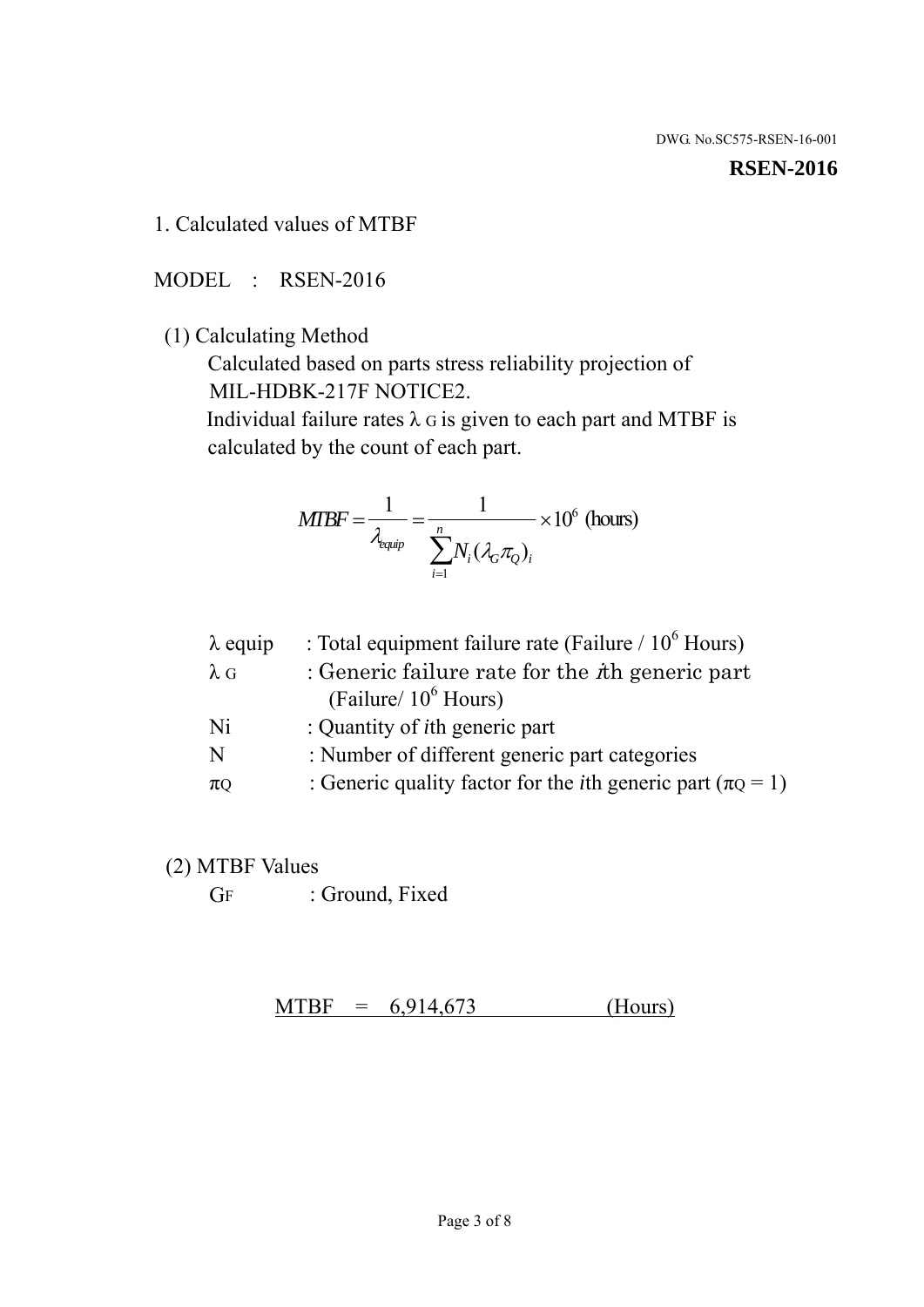#### **RSEN-2016**

2. Vibration Test

## MODEL : RSEN-2016 (Representation Product : RSEN-2030)

- (1) Vibration Test Class Frequency Variable Endurance Test
- (2) Equipment Used Controller VS-1000-6, Vibrator 905-FN ( IMV CORP.)
- (3) The Number of D.U.T. (Device Under Test) 5 units
- (4) Test Condition
	- · Frequency : 10~55Hz
	- · Amplitude : 1.5mm, Sweep for 1 min.
	- · Dimension and times : X, Y and Z directions for 2 hours each.

## (5) Test Method

Fix the D.U.T. on the fitting-stage

## (6) Test Results

PASS

#### Typical Sample Data

| . .                           |                                                         |           |                     |                     |
|-------------------------------|---------------------------------------------------------|-----------|---------------------|---------------------|
| Check item                    | Spec.                                                   |           | <b>Before Test</b>  | After Test          |
|                               | Differential Mode: 25dBmin.                             | $0.4$ MHz | 39.72               | 40.02               |
|                               |                                                         | 30 MHz    | 58.84               | 55.92               |
| Attenuation (dB)              | Common Mode: 25dBmin.                                   | 2 MHz     | 36.32               | 36.44               |
|                               |                                                         | 30 MHz    | 38.26               | 38.08               |
| Leakage Current (mA)          | Line1<br>$1mA$ max. $(250V, 60Hz)$<br>Line <sub>2</sub> |           | 0.42                | 0.41                |
|                               |                                                         |           | 0.43                | 0.42                |
| DC Resistance $(m\Omega)$     | 6m $\Omega$ max.                                        |           | 3.84                | 3.72                |
| <b>Test Voltage</b>           | $L-L: 1768Vdc$ 60s.                                     |           | OK                  | OK.                 |
|                               | $L-E$ : 2500Vac 60s.                                    |           |                     |                     |
| Isolation Resistance ( $MQ$ ) | $100M \Omega$ min. (500Vdc 60s)                         |           | $4.1 \times 10^{6}$ | $4.3 \times 10^{6}$ |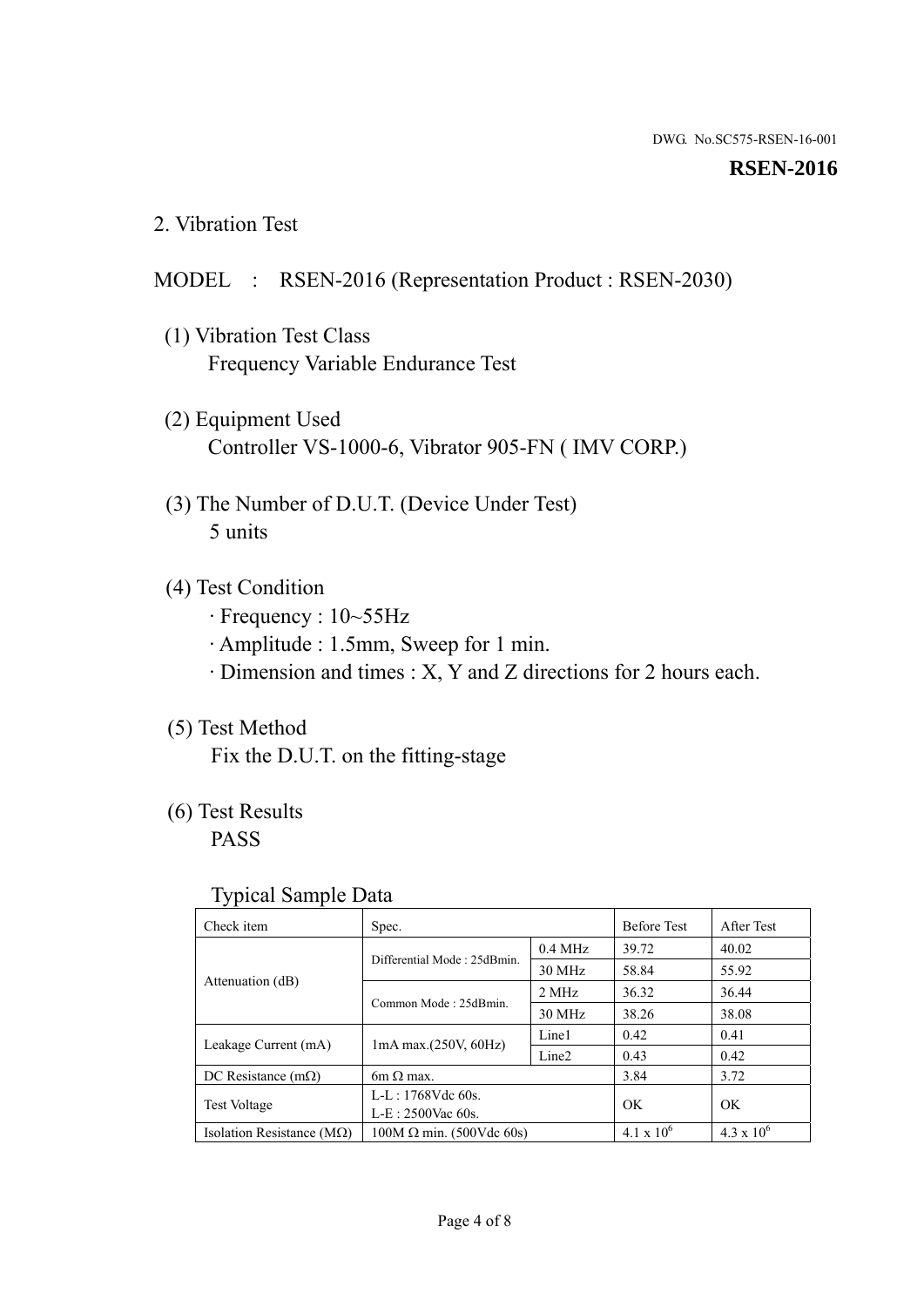3. Heat Cycle Test

## MODEL : RSEN-2016 (Representation Product : RSEN-2030)

- (1) Equipment Used TEMPERATURE CHAMBER TSA-71H-W (ESPEC CORP.)
- (2) The Number of D.U.T. (Device Under Test) 5 units
- (3) Test Conditions
	- · Ambient Temperature : -25~+85°C · Test Cycles : 100cycles



(4) Test Method

 Before the test check if there is no abnormal characteristics and put the D.U.T. in the testing chamber. Then test it in the above cycles, After the test is completed leave it for 1 hour at room temperature and check it if there is no abnormal each characteristics.

(5) Test Results

PASS

| <b>Typical Sample Data</b> |  |  |
|----------------------------|--|--|
|----------------------------|--|--|

| Check item                    | Spec.                                                   |           | <b>Before Test</b> | After Test        |
|-------------------------------|---------------------------------------------------------|-----------|--------------------|-------------------|
|                               |                                                         | $0.4$ MHz | 40.06              | 40.06             |
|                               | Differential Mode: 25dBmin.                             | 30 MHz    | 55.64              | 57.12             |
| Attenuation (dB)              | Common Mode: 25dBmin.                                   | 2 MHz     | 35.40              | 36.74             |
|                               |                                                         | 30 MHz    | 37.70              | 37.36             |
|                               | Line1<br>$1mA$ max. $(250V, 60Hz)$<br>Line <sub>2</sub> |           | 0.41               | 0.49              |
| Leakage Current (mA)          |                                                         |           | 0.42               | 0.48              |
| DC Resistance $(m\Omega)$     | $6m \Omega$ max.                                        |           | 3.48               | 3.22              |
|                               | L-L: $1768V$ de $60s$ .                                 |           | OK                 | OK                |
| <b>Test Voltage</b>           | $L-E: 2500$ Vac 60s.                                    |           |                    |                   |
| Isolation Resistance ( $MQ$ ) | $100M \Omega$ min. (500Vdc 60s)                         |           | $9.5 \times 10^5$  | $9.4 \times 10^5$ |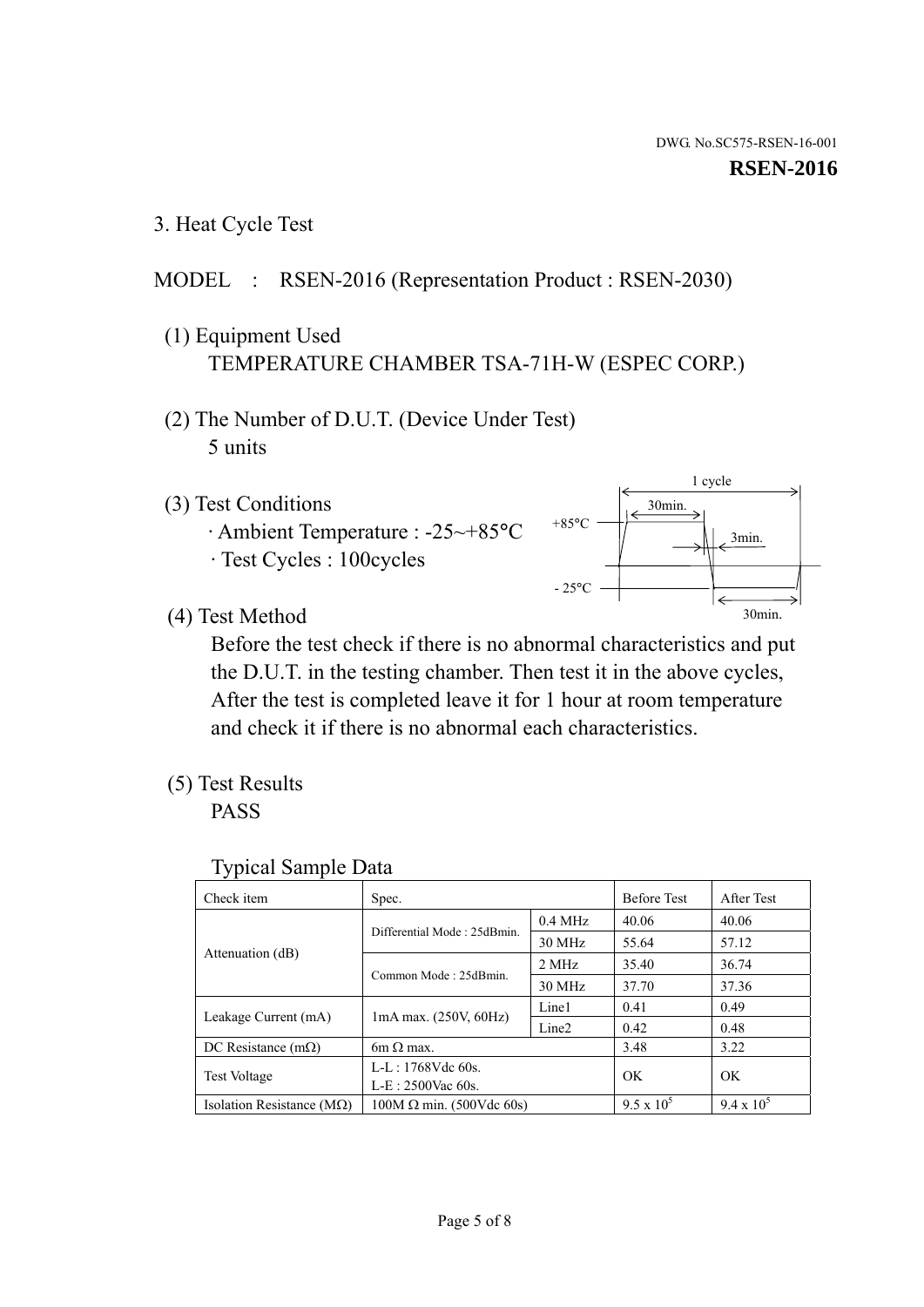4. Humidity Test

## MODEL : RSEN-2016 (Representation Product : RSEN-2030)

- (1) Equipment Used TEMP. & HUMID. CHAMBER PR-4KT (ESPEC CORP.)
- (2) The Number of D.U.T. (Device Under Test) 5 units

### (3) Test Conditions

- · Ambient Temperature : +40°C
- · Test Time : 500 hours
- · Ambient Humidity : 90~95% RH No Dewdrop

## (4) Test Method

 Before the test check if there is no abnormal characteristics and put the D.U.T. in the testing chamber. Then test it in the above conditions. After the test is completed leave it for 1 hour at room temperature and check it if there is no abnormal each characteristics.

## (5) Test Results

PASS

| ╯┸                                 |                                 |                   |                     |                     |
|------------------------------------|---------------------------------|-------------------|---------------------|---------------------|
| Check item                         | Spec.                           |                   | <b>Before Test</b>  | After Test          |
|                                    | Differential Mode: 25dBmin.     | $0.4$ MHz         | 40.92               | 39.42               |
|                                    |                                 | 30 MHz            | 57.38               | 55.62               |
| Attenuation (dB)                   | Common Mode: 25dBmin.           | 2 MHz             | 36.16               | 36.22               |
|                                    |                                 | 30 MHz            | 37.34               | 37.92               |
| Leakage Current (mA)               | $1mA$ max. $(250V, 60Hz)$       | Line1             | 0.42                | 0.41                |
|                                    |                                 | Line <sub>2</sub> | 0.42                | 0.43                |
| DC Resistance $(m\Omega)$          | 6m $\Omega$ max.                |                   | 3.62                | 3.58                |
| <b>Test Voltage</b>                | $L-L: 1768Vdc$ 60s.             |                   | OK                  | OK                  |
|                                    | $L-E: 2500$ Vac 60s.            |                   |                     |                     |
| Isolation Resistance ( $M\Omega$ ) | $100M \Omega$ min. (500Vdc 60s) |                   | $3.6 \times 10^{6}$ | $4.5 \times 10^{6}$ |

#### Typical Sample Data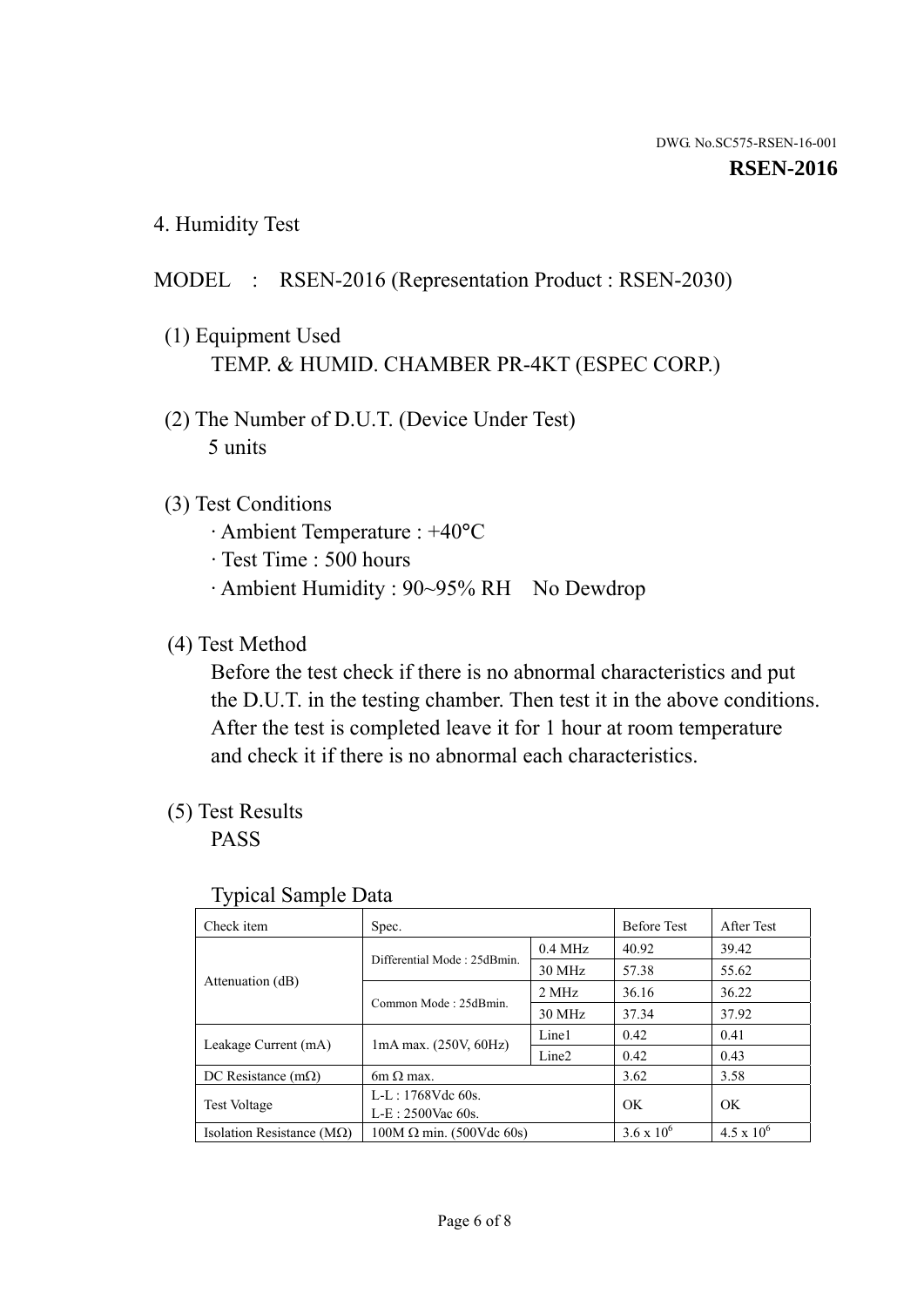5. High Temperature Resistance Test

## MODEL : RSEN-2016 (Representation Product : RSEN-2060)

- (1) Equipment Used TEMPERATURE CHAMBER PHH-300 ( ESPEC CORP.)
- (2) The Number of D.U.T. (Device Under Test) 5 units
- (3) Test Conditions
	- · Ambient Temperature : +55°C
	- · Test Time : 500 hours
	- · Operating : DC 60A
- (4) Test Method

 Before the test check if there is no abnormal characteristics and put the D.U.T. in the testing chamber. Then test it in the above conditions. After the test is completed leave it for 1 hour at room temperature and check it if there is no abnormal each characteristics.

(5) Test Results

PASS

| J 1                                |                                                                                 |           |                     |                     |
|------------------------------------|---------------------------------------------------------------------------------|-----------|---------------------|---------------------|
| Check item                         | Spec.                                                                           |           | <b>Before Test</b>  | After Test          |
| Attenuation (dB)                   | Differential Mode: 25dBmin.                                                     | $0.2$ MHz | 57.86               | 58.52               |
|                                    |                                                                                 | 30 MHz    | 52.04               | 51.94               |
|                                    | Common Mode: 25dBmin.                                                           | 2 MHz     | 35.90               | 36.04               |
|                                    |                                                                                 | 30 MHz    | 26.60               | 27.62               |
|                                    | Line1<br>$1mA$ max. $(250V, 60Hz)$<br>Leakage Current (mA)<br>Line <sub>2</sub> |           | 0.45                | 0.46                |
|                                    |                                                                                 |           | 0.46                | 0.46                |
| DC Resistance $(m\Omega)$          | $3m \Omega$ max.                                                                |           | 2.22                | 2.24                |
|                                    | $L-L: 1768Vdc$ 60s.                                                             |           | OK                  | OK                  |
| <b>Test Voltage</b>                | $L-E$ : 2500Vac 60s.                                                            |           |                     |                     |
| Isolation Resistance ( $M\Omega$ ) | $100M \Omega$ min. (500Vdc 60s)                                                 |           | $4.1 \times 10^{6}$ | $4.6 \times 10^{6}$ |

#### Typical Sample Data